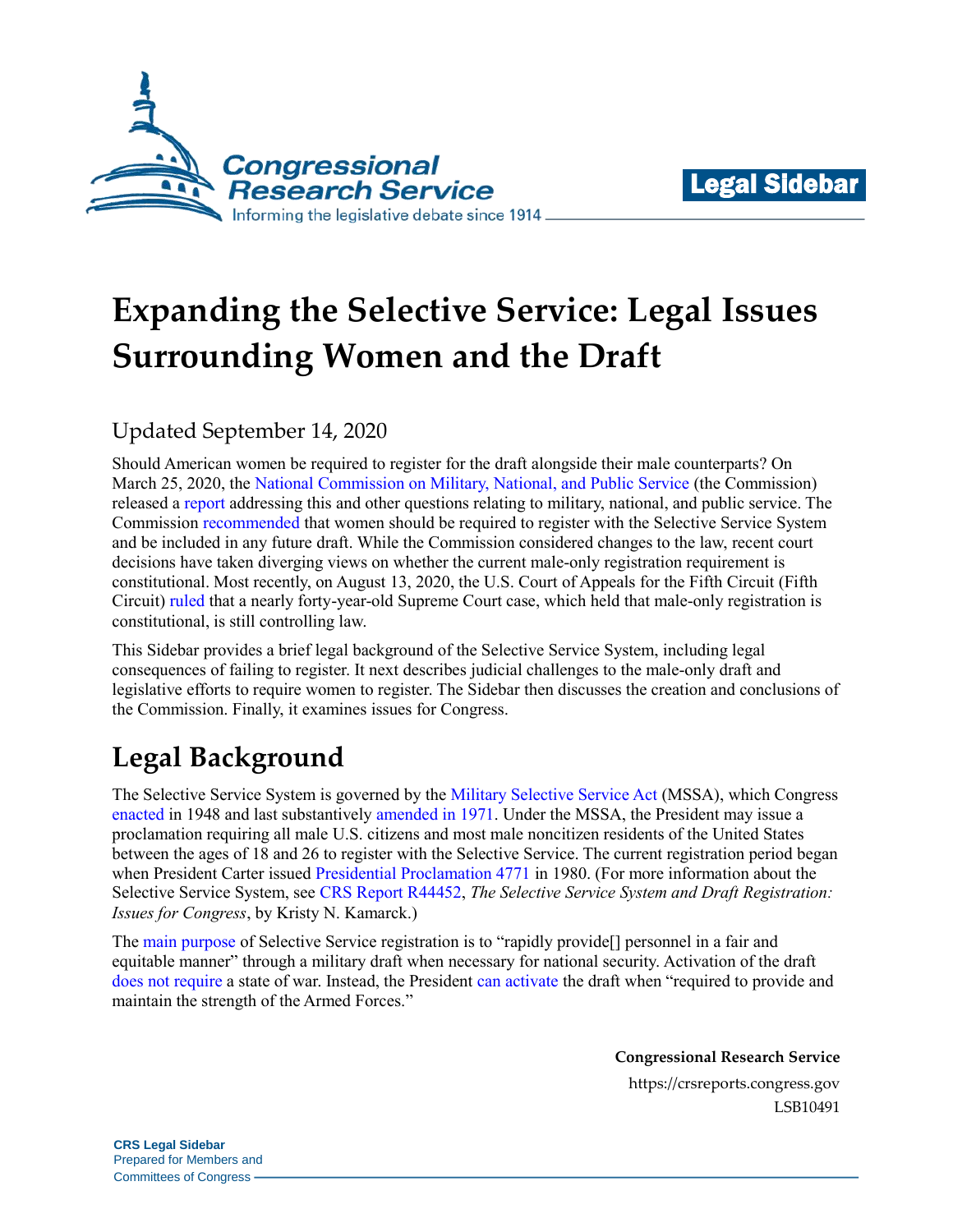A man who must register with the Selective Service and knowingly fails, neglects, or refuses to do so may be convicted of [a felony](https://uscode.house.gov/view.xhtml?req=granuleid:USC-prelim-title18-section3559&num=0&edition=prelim) punishable by [up to five years in prison,](https://uscode.house.gov/view.xhtml?req=granuleid:USC-prelim-title50-section3811&num=0&edition=prelim) a [fine up to \\$250,000,](https://uscode.house.gov/view.xhtml?req=granuleid:USC-prelim-title18-section3571&num=0&edition=prelim) or both. Beyond these criminal penalties, a man required to register who knowingly fails to do so [is ineligible](https://uscode.house.gov/view.xhtml?req=(title:5%20section:3328%20edition:prelim)%20OR%20(granuleid:USC-prelim-title5-section3328)&f=treesort&edition=prelim&num=0&jumpTo=true) for executive branch employment; [cannot receive federal student aid,](https://uscode.house.gov/view.xhtml?req=granuleid:USC-prelim-title50-section3811&num=0&edition=prelim) including grants and loans; and [may not](https://uscode.house.gov/view.xhtml?req=(title:29%20section:3249%20edition:prelim)%20OR%20(granuleid:USC-prelim-title29-section3249)&f=treesort&edition=prelim&num=0&jumpTo=true)  [participate](https://uscode.house.gov/view.xhtml?req=(title:29%20section:3249%20edition:prelim)%20OR%20(granuleid:USC-prelim-title29-section3249)&f=treesort&edition=prelim&num=0&jumpTo=true) in federal job training programs. Failure to register [may also affect](https://www.uscis.gov/policy-manual/volume-12-part-d-chapter-7) a noncitizen resident's ability to become a U.S. citizen. In addition, [many states](https://www.sss.gov/registration/state-commonwealth-legislation/) have laws making state employment or education benefits contingent on Selective Service registration.

An individual who fails to register may avoid penalties in two ways. [First,](https://uscode.house.gov/view.xhtml?req=granuleid:USC-prelim-title50-section3811&num=0&edition=prelim) there is a five-year statute of limitations on prosecution for failing to register. [Second,](https://uscode.house.gov/view.xhtml?req=granuleid:USC-prelim-title50-section3811&num=0&edition=prelim) a man who fails to register "may not be denied a right, privilege, or benefit under Federal law" if (1) he is no longer required to register and (2) he can show that his failure to register was not "knowing and willful."

## **Legal History of Women and the Draft**

Since the most recent amendments to the MSSA in 1971, Congress, the President, and the courts have each considered whether to require women to register with the Selective Service. In 1979, Congress [asked](https://www.govinfo.gov/content/pkg/STATUTE-93/pdf/STATUTE-93-Pg803.pdf#page=14) President Carter "whether women should be subject to registration under [the MSSA] and to induction for training and service in the Armed Forces." President Carter responded that [there was](https://hdl.handle.net/2027/osu.32435021426515?urlappend=%3Bseq=23) "no distinction possible, on the basis of ability or performance, that would allow [him] to exclude women from an obligation to register." Although [Congress approved](https://www.govinfo.gov/content/pkg/STATUTE-94/pdf/STATUTE-94-Pg552.pdf) supplemental appropriations for the Selective Service System in June 1980, the Senate [rejected](https://www.govinfo.gov/content/pkg/GPO-CRECB-1980-pt11/pdf/GPO-CRECB-1980-pt11-4-2.pdf#page=45) an amendment to that measure that would have required women to register with the Selective Service. As a result, when President Carter [reinstated](https://www.govinfo.gov/content/pkg/STATUTE-94/pdf/STATUTE-94-Pg3775.pdf) Selective Service registration in July 1980, it applied to men only.

#### **Judicial Challenges**

The first major court decision addressing male-only registration came a year after President Carter reinstated Selective Service registration. In *[Rostker v. Goldberg](https://tile.loc.gov/storage-services/service/ll/usrep/usrep453/usrep453057/usrep453057.pdf)*, 453 U.S. 57 (1981), the Supreme Court considered whether male-only registration violated the Constitution's Due Process Clause of the Fifth Amendment. (Among other things, the Fifth Amendment guarantee[s equal protection under federal](https://constitution.congress.gov/browse/essay/amdt5_4_5_2_6/) laws.) The Supreme Court ruled that male-only registration was constitutional, [reasoning](https://tile.loc.gov/storage-services/service/ll/usrep/usrep453/usrep453057/usrep453057.pdf#page=22) that "[m]en and women, because of the combat restrictions on women, are simply not similarly situated for purposes of a draft or registration for a draft."

The next challenge came more than twenty years later in *[Schwartz v. Brodsky](https://scholar.google.com/scholar_case?case=7219374188330424661&hl=en&as_sdt=6&as_vis=1&oi=scholarr)*, 265 F. Supp. 2d 130 (D. Mass. 2003). In that case, a group of Massachusetts students, both male and female, challenged the maleonly registration requirement as violating their equal protection rights. The court rejected the students' arguments. It explained that *Rostker* relied on "two key factual underpinnings"—(1) that the purpose of Selective Service registration was to facilitate a draft of combat troops and (2) that women were ineligible to serve in combat. Because neither of these facts had changed since the *Rostker* decision, the court dismissed the students' claims.

In 2009, a judge reached a similar result in *[Elgin v. United States](https://www.leagle.com/decision/2009727594wfsupp2d1331705)*, 594 F. Supp. 2d 133 (D. Mass. 2009). The court rejected the plaintiffs' equal protection challenge to the MSSA, explaining that "there has not been a sufficient change in the material circumstances underpinning the Court's equal protection analysis in *Rostker* to justify relitigation of the issue at this time in this case." The U.S. Court of Appeals for the First Circuit (First Circuit) [later vacated](https://caselaw.findlaw.com/us-1st-circuit/1563055.html) the district court's decision for reasons unrelated to the MSSA's constitutionality, holding that the lower court lacked jurisdiction over the case. The Supreme Court [upheld](https://casetext.com/case/elgin-v-dept-of-treasury) the First Circuit's decision.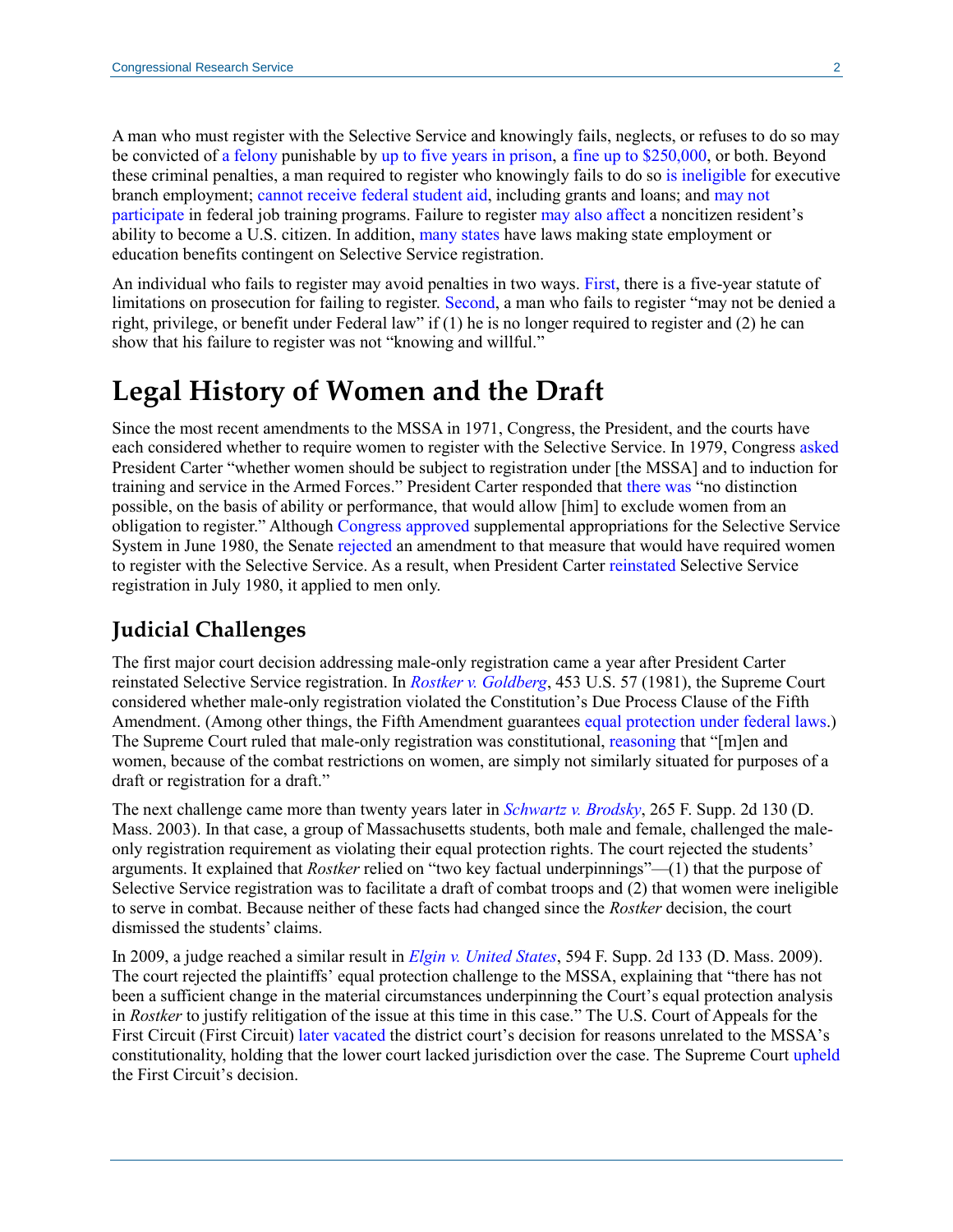But in 2019, two district courts revisited the issue and concluded that *Rostker* may no longer be good law. First, in *[Kyle-Labell v. Selective Service](https://law.justia.com/cases/federal/district-courts/new-jersey/njdce/2:2015cv05193/321749/89/) System*, 364 F. Supp. 3d 394 (D.N.J. 2019), a group of women challenged the male-only registration requirement. The government asked the court to dismiss the case, relying on *Rostker*. The court declined to dismiss the case, ruling that because women can now serve in combat roles, the facts of the current case were different than those underlying *Rostker*. The case remains pending before the U.S. District Court for the District of New Jersey.

Second, in *[National Coalition for Men v. Selective Service System](https://law.justia.com/cases/federal/district-courts/texas/txsdce/4:2016cv03362/1396506/87/)*, 355 F. Supp. 3d 568 (S.D. Tex. 2019), the U.S. District Court for the Southern District of Texas considered a group of men's challenge to the male-only registration requirement. As in *Kyle-Labell*, the court explained that *Rostker* did not control the outcome of the case, because "[t]he dispositive fact in *Rostker*—that women were ineligible for combat can no longer justify the [Selective Service Act]'s gender-based discrimination, because women can serve in combat." After rejecting the government's arguments that requiring women to register would impose an undue administrative burden and that conscription of women could lead to "'potential tradeoffs' for the military," the court held that the all-male registration requirement violated the Constitution and ruled for the plaintiffs.

The government appealed the decision, and on August 13, 2020, the [Fifth Circuit](http://www.ca5.uscourts.gov/opinions/pub/19/19-20272-CV0.pdf) reversed the district court's ruling. The Fifth Circuit acknowledged that the facts underpinning *Rostker* had changed [but held](http://www.ca5.uscourts.gov/opinions/pub/19/19-20272-CV0.pdf#page=5) that it could not "'ignore a decision from the Supreme Court unless directed to do so by the Court itself.'" The court [concluded](http://www.ca5.uscourts.gov/opinions/pub/19/19-20272-CV0.pdf#page=6) that the men's claims were foreclosed by *Rostker* and dismissed their case. The National Coalition for Men can seek review by the full Fifth Circuit, sitting en banc, or by the Supreme Court.

#### **Legislative Proposals and Congressional Actions**

Along with these judicial challenges to all-male registration, there have been several legislative attempts since 1980 to require women to register with the Selective Service. Most recently, both the  $113<sup>th</sup>$  and  $114<sup>th</sup>$ Congresses considered stand-alone [bills](https://www.congress.gov/bill/114th-congress/house-bill/4478) that would require women to register with the Selective Service, though none of the bills advanced out of committee.

More notably, [Section 591](https://www.congress.gov/bill/114th-congress/senate-bill/2943/text/es?q=%7B%22search%22%3A%22%5C%22national+defense+authorization+act%5C%22%22%7D&r=50#H7EF2AEF1D1AB451F9AE24A8429D2529F) of the Senate-passed version of the National Defense Authorization Act for Fiscal Year 2017 (FY17 NDAA) would have required women to register with the Selective Service. In its report accompanying the bill, the Senate Armed Services Committee [recommended](https://www.congress.gov/114/crpt/srpt255/CRPT-114srpt255.pdf#page=186) that Congress amend the MSSA to require women to register. The Committee [explained](https://www.congress.gov/114/crpt/srpt255/CRPT-114srpt255.pdf#page=187) that "the ban of females serving in ground combat units has been lifted by the Department of Defense, and as such, there is no further justification to apply the selective service act to males only." Although the [final version](https://www.congress.gov/114/plaws/publ328/PLAW-114publ328.pdf) of the FY17 NDAA did not require women to register with the Selective Service, it created a [commission—](https://www.congress.gov/114/plaws/publ328/PLAW-114publ328.pdf#page=2130)the National Commission on Military, National, and Public Service—to consider that and other issues.

# **The Commission and Its Report**

When Congress created the Commission in the FY17 NDAA, it tasked [the Commission](https://www.congress.gov/114/plaws/publ328/PLAW-114publ328.pdf#page=2130) with reviewing the Selective Service registration process and considering ways to increase military, public, and national service. To that end, Congress required the Commission to investigate and report on several questions, including [whether](https://www.congress.gov/114/plaws/publ328/PLAW-114publ328.pdf#page=2135) the Selective Service System "should include mandatory registration by all citizens and residents, regardless of sex." Congres[s required](https://www.congress.gov/114/plaws/publ328/PLAW-114publ328.pdf#page=2136) the Commission to issue its final report no later than thirty months after the Commission's establishment.

In its [final report,](https://inspire2serve.gov/sites/default/files/final-report/NCOS_2020_colorcorrected_FINAL_HR.pdf) issued March 25, 2020, the Commission [recommended](https://inspire2serve.gov/sites/default/files/final-report/NCOS_2020_colorcorrected_FINAL_HR.pdf#page=111) that both men and women should be required to register with the Selective Service. It noted that requiring women to register ["evoked](https://inspire2serve.gov/sites/default/files/final-report/NCOS_2020_colorcorrected_FINAL_HR.pdf#page=111) a range of passionate and heartfelt views," with ["a slight majority"](https://inspire2serve.gov/sites/default/files/final-report/NCOS_2020_colorcorrected_FINAL_HR.pdf#page=119) of the public "support[ing]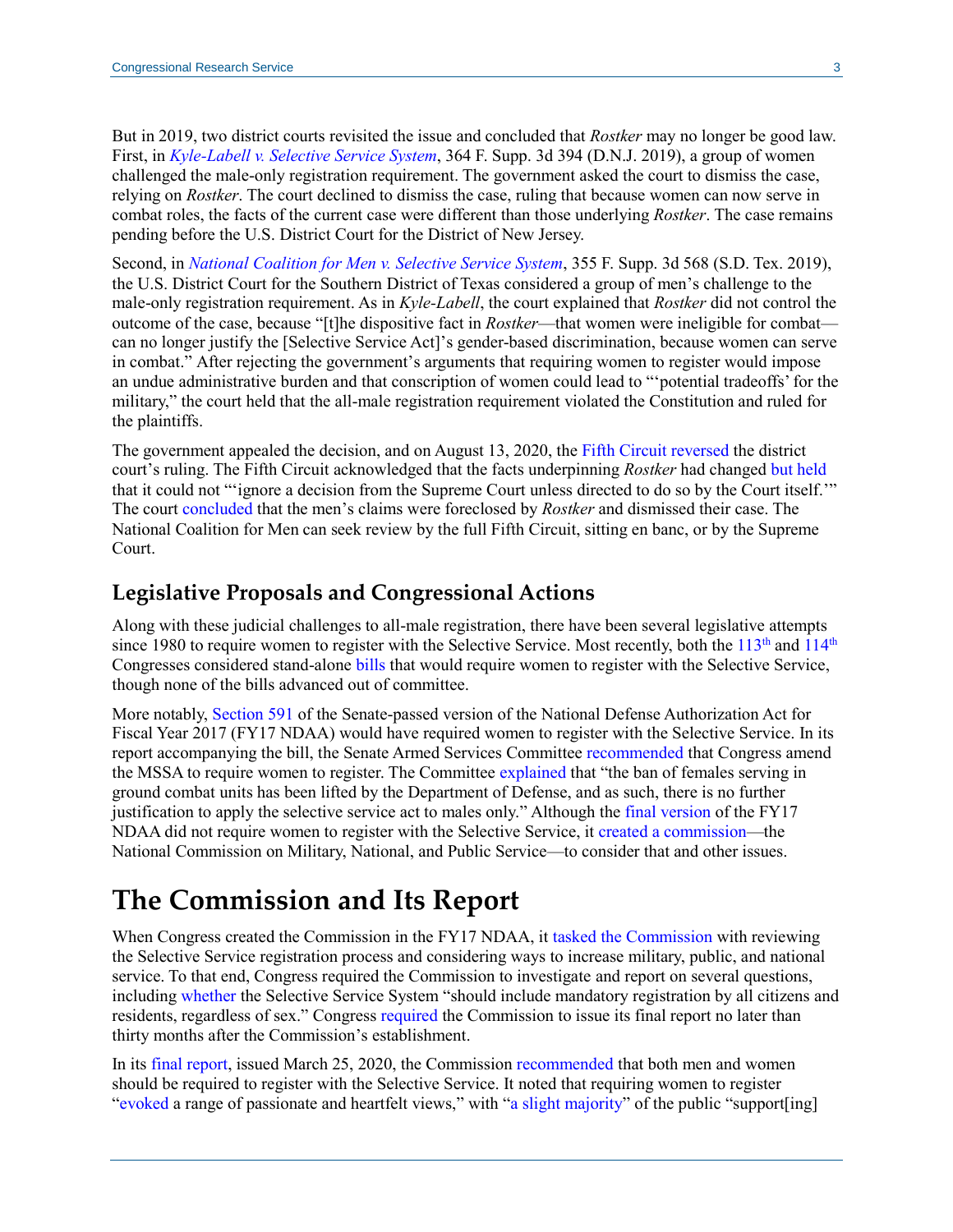women's registration." It explained, however, that expanding registration would "allow[] the President [to](https://inspire2serve.gov/sites/default/files/final-report/NCOS_2020_colorcorrected_FINAL_HR.pdf#page=115)  [leverage](https://inspire2serve.gov/sites/default/files/final-report/NCOS_2020_colorcorrected_FINAL_HR.pdf#page=115) the full range of talent and skills available during a national mobilization." The Commission [also](https://inspire2serve.gov/sites/default/files/final-report/NCOS_2020_colorcorrected_FINAL_HR.pdf#page=115)  [found](https://inspire2serve.gov/sites/default/files/final-report/NCOS_2020_colorcorrected_FINAL_HR.pdf#page=115) that "the current disparate treatment of women unacceptably excludes women from a fundamental civic obligation and reinforces gender stereotypes about the role of women, undermining national security." The Commission's report included a [legislative proposal](https://inspire2serve.gov/sites/default/files/final-report/Legislative%20Annex.pdf) that would, among other things, [amend the MSSA](https://inspire2serve.gov/sites/default/files/final-report/Legislative%20Annex.pdf#page=161) to require women to register.

# **Congressional Considerations**

Whether to require women to register for the Selective Service is a debate that has spanned four decades. As the [Commission noted,](https://inspire2serve.gov/sites/default/files/final-report/NCOS_2020_colorcorrected_FINAL_HR.pdf#page=120) "public opinion data on whether to expand registration to women is mixed, with no overwhelmingly dominant public voice in this debate." But the Commission ultimately recommended that Congress amend the MSSA to require women to register. And courts have recently disagreed as to whether the male-only registration requirement in the current MSSA is unconstitutional.

Congress may seek to respond to the Commission's recommendation and the ongoing litigation. If Congress chooses to act, it could do so in several ways. For example:

- Congress could follow the Commission's recommendation and amend the MSSA to require women to register for the Selective Service. This option would likely moot the pending court cases and call into question the continued validity of *Rostker*.
- Congress could respond to the pending litigation by amending the MSSA to provide a new justification for why women should not be required to register. Courts would have to consider whether the new rationale warrants treating men and women differently, and the courts could still find the male-only registration requirement unconstitutional.
- Congress could repeal the MSSA. This option would also likely moot the pending court cases. It might, however, arguably raise national security and military readiness concerns.

Congress could also choose not to act. In that case, the pending cases would move forward, and the fate of the current MSSA would rest with the courts. Given the precedential value of *Rostker* and the conflict between *Kyle-Labell* and *National Coalition for Men*, it would likely take a Supreme Court decision to resolve the debate judicially.

#### **Author Information**

Jonathan M. Gaffney Legislative Attorney

#### **Disclaimer**

This document was prepared by the Congressional Research Service (CRS). CRS serves as nonpartisan shared staff to congressional committees and Members of Congress. It operates solely at the behest of and under the direction of Congress. Information in a CRS Report should not be relied upon for purposes other than public understanding of information that has been provided by CRS to Members of Congress in connection with CRS's institutional role.